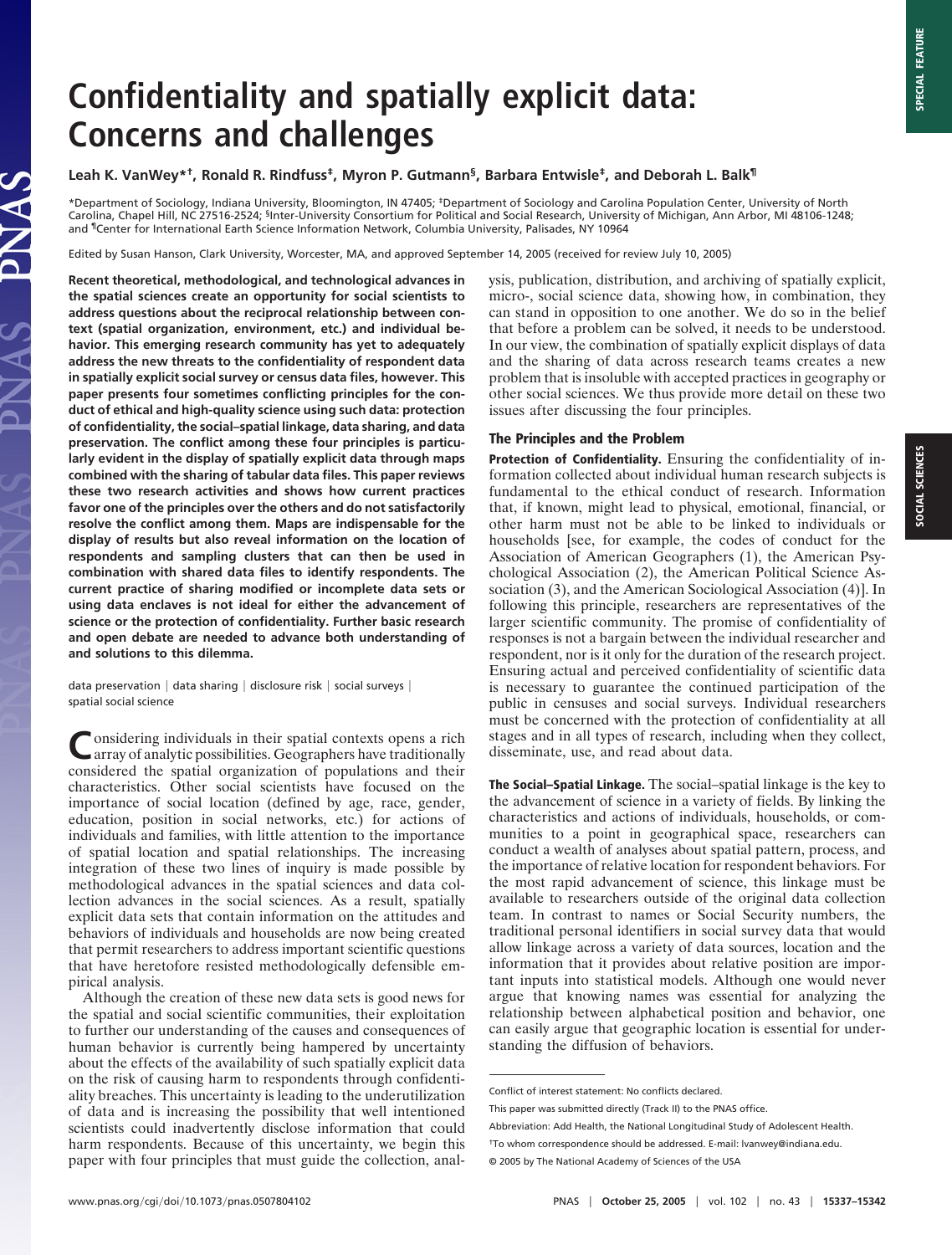**Data Sharing.** Data sharing is essential on both scientific and financial grounds. Replication is essential for the advancement of science. For other research teams to be able to replicate, falsify, or modify key research findings, data must be shared with the larger research community. Spatial location is a key attribute of social survey or census respondents that, when made available, allows other researchers to conduct their own analyses and to link new data to existing data. This necessity is recognized by funding agencies, which now mandate the sharing of data collected using their funding. The highest-quality data embody a great deal of money and time that should not benefit only the research team who collected them.

**Data Preservation.** Similarly, the preservation of data in its most usable format, including the spatial location and other attributes of respondents, for future generations of scientists is key to the advancement of science. Although sometimes carried out by the same organizations, preservation and data sharing remain fundamentally different activities. It is possible to think of a long-term preservation strategy that postpones the sharing of information for several generations (as is the case under the U.S. law that guards original census records for 72 years after their creation), and it is possible to think of a data-sharing strategy that exists for the duration of a project's active life (while it has funding, for example) yet makes no long-term plans for preservation.

**The Problem.** Whether through the publication of data (including maps) or the direct transfer of data files, the dissemination of data to other researchers poses confidentiality protection problems for spatially explicit social survey or census data. Consider a simple example: Imagine social survey data collected on health-related work absences, which a research team used in the absence of any environmental data. If the data set contained the spatial location of work settings (e.g., respondent no. 72118 works at 35.9123°N, 79.0569°W), other researchers could easily use such information to add data on air pollution, average number of cloudy days, or elevation for their own analysis. If the original data were disseminated with work location to facilitate such analyses, respondent no. 72118 could be identified by locating her workplace with a handheld global positioning system (GPS) and then comparing the characteristics of employees at that location with other data on respondent no. 72118 in the public data file. Although this example is intuitively clear, it is important to remember that there are relatively few simple cases or simple solutions. Disclosure risk associated with display or dissemination of spatially explicit social survey or census data depends on the geographic coverage of the data, whether and how geographic units are sampled, whether and how individuals are sampled within those units, and the heterogeneity of individuals and sample clusters.

The following sections of this paper deal in more detail with issues related to the graphic display of locations of respondents or sample clusters and to the public release of data. We argue that this combination of data display and data sharing increases the possibility that the sharing of data will conflict with confidentiality promises. It is obvious that researchers' promises of confidentiality require that the exact location of respondents must be excluded from publicly released data. However, it also is important that researchers realize that even indirect identification of respondents or sampling clusters must be avoided. For example, it is tempting to publicly thank institutions that constitute sampling clusters for their cooperation in a web site or press release, but such release of information is potentially dangerous and should be avoided. It is similarly tempting to provide a map showing (even in general terms) the distribution of respondents or sample clusters, potentially with some interesting but nonsensitive information. The difficulty arises when that nonsensitive information or distribution is combined with



**Fig. 1.** Spatial distribution of residences of hypothetical survey respondents in Washtenaw County, Michigan, with attributes of one respondent.

information contained in the public-use data file (see discussion of Fig. 1 below).

In recent years, a small number of data producers and data archives, including the U.S. Census Bureau, have attempted simultaneously to share data and limit the risk of disclosure by restricting the data to use within a secure workplace, sometimes called an ''enclave'' or a ''cold room.'' These facilities give carefully selected researchers who are able to travel to their location limited access to data; these facilities also control and delay the removal of research results from the premises and require that researchers pay a substantial daily or monthly fee for access. Most observers of these facilities report that, although they permit research to be completed, they are costly for both the operator and the data user, and because of their cost and the temptation for data holders to enclose more and more data, they reduce the extent to which data are used for the most sophisticated forms of analysis. Some of these facilities are hardly used at all as a result, and even the most frequently used are not used to capacity. Although they are an important solution to the problem and one that we support, restricted data enclaves need to be improved substantially before they can be considered successful.

The amount of information about location that may ever be made public in any form (e.g., in maps that are part of papers and presentations) is still something that the research community must conclusively work out. Although standards exist for the presentation of purely geographical data (5, 6) and separately for the presentation of tabular data (7), no standards exist for the presentation of maps based on extensive tabular data. Similarly, we have not begun to estimate disclosure risk from combinations of map data and tabular data. We begin this conversation in this paper by considering the identification of sample clusters in a map and by considering in more depth the options for dissemination of data with social–spatial linkages.

#### **Display and Visualization**

Maps and displays based on spatially referenced social survey data have great potential to inform the research process and communicate complex results. At the same time, display and visualization can threaten confidentiality, and it is incumbent on researchers to minimize disclosure risks. The risk of disclosure varies from project to project, and there are currently no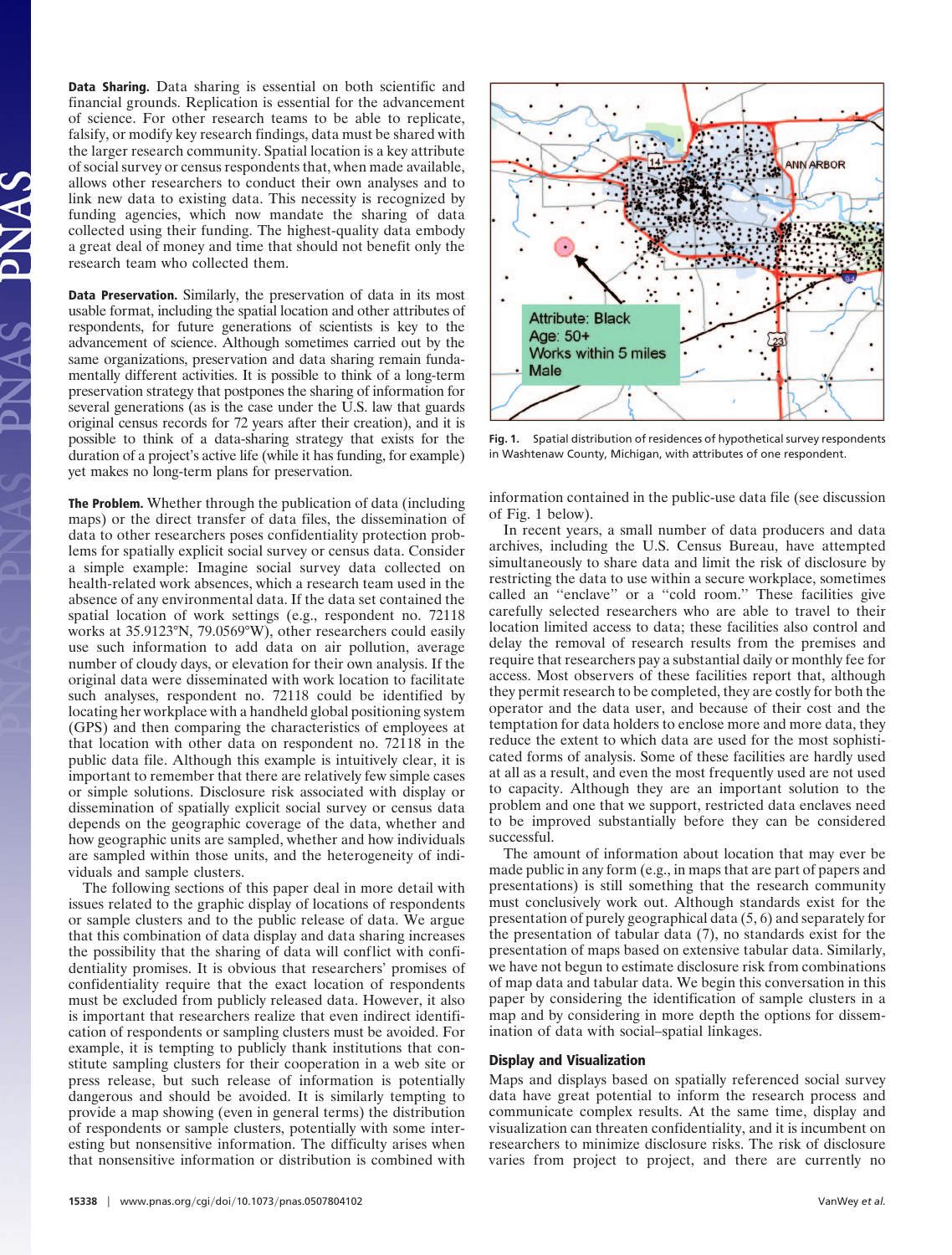

**Fig. 2.** Point location of school in hypothetical public release data file. (*A*) Without state boundaries displayed. (*B*) With state boundaries displayed.

accepted methods for estimating disclosure risk or standards for minimizing disclosure risk in the display of maps. This section provides an example for assessing such risk for one project.

Presenting information cartographically is a very useful tool, one that more and more researchers use. At the same time, disclosure risks are associated with cartographic data presentation. Among these risks is the long-term harm that may come from the publication of maps that indicate, even in general terms, the location of an individual who is included in a linked (or potentially linked) social science research database. No responsible researcher would publish the name or other precise identifier, such as an exact address, of a research subject in a journal, web-based publication, or handouts at a public presentation. They might, however, publish other information that they thought was innocuous, e.g., the mapped location of individuals with certain kinds of responses, or publicly available natural information about a place where the subject lived or worked. Fig. 1 shows a simple example of the sort of risks accompanying maps.

Fig. 1 is a map of Washtenaw County, Michigan, overlaid with a hypothetical set of locational points indicating respondent residences. The figure shows some attributes of a respondent. Although seemingly harmless, these data could be linked with public-release survey data that have no locational information to find out other, potentially more compromising, information about the respondent. The published map (Fig. 1) only shows age, sex, race, and distance to work. But suppose the article also provides a link to a publicly available data set. If the data set is a random sample of the adult population of the United States, knowing that the person is male narrows the search for the respondent to about half the cases in the data set. Further, knowing that the person is black, over 50 years old, and lives in the Midwest would narrow the search for the respondent to one or at most a handful of cases in the data set.

Further, consider the disclosure risks associated with putting a visual display of a clustered sample design in a publication or presentation. We present examples drawn from the National Longitudinal Study of Adolescent Health (Add Health), which involved surveys administered to  $\approx$  20,000 adolescents at three time points, to consider possible rules for the display of spatial data that limit disclosure risk. One of the motivations for Add Health was to examine how social contexts such as families, friends, peers, schools, neighborhoods, and communities influence adolescents' health and risk behaviors. Thus, the survey implemented a school-based sample design in which schools served as clusters in the first stage of sample selection, and then students were sampled from these schools in the second stage. The clustered sample design increases disclosure risks, and visual display adds to these risks because it may reveal clues about the identity of the clusters as well as about the respondents themselves.

In considering rules for the display of spatial data, we first must specify a level of disclosure risk that can be tolerated. Disclosure risks are twofold: (*i*) those that are associated with identification of the cluster and (*ii*) those that are associated with identification of respondents given a known cluster. To keep things simple, we restrict our attention to the first, the risk of identifying a cluster, and specify a median probability of identification of 0.05 as the risk level that we can tolerate in a visual display. A 0.05 risk level is for illustrative purposes only. In practice, we expect that most researchers and their institutional review boards would set this tolerance level much lower.

Add Health is but one of a large number of studies that use a sampling design that begins with selecting schools. To illustrate our point about cluster designs, we simulate a sampling frame of public schools containing an eleventh grade by using information from the National Center for Education Statistics (http:// nces.ed.gov/ccd/address.asp). These data have the geographic location of each public school in the continental United States in 2000 containing an eleventh grade. We can assume that a potential intruder also has access to these publicly available data.

The question then is how to design a display to achieve an average of a 1-in-20 chance of identifying a given school. As mentioned, this risk is only one part of that associated with the risks of disclosing respondent identities. The chances of identifying a respondent will be considerably less than 1 in 20, with the actual likelihood depending on the characteristics of the respondent and cluster (relative to the characteristics of the populations of respondents and clusters) as well as sampling (if any) within the cluster.

Given a disclosure risk level of 0.05 or lower and given information about the locations and spatial distributions of schools, map symbols can be designed so that a point indicating the location of a specific school could be associated with any of 20 schools. There are 13,126 schools in all. For each school, the size of the buffer that would contain 19 other schools was determined. The median size of the buffer is 20.5 kilometers (km). This median indicates that, at least half the time, a circle having a radius of 20.5 km drawn around a specific school will contain  $\geq 20$  schools. The points or dots indicating school location could be set to this size. Fig. 2*A* shows the location of an arbitrarily selected school in the Central Atlantic region with a point or dot corresponding to a 20-km buffer. If a 0.05 level of disclosure risk could be tolerated for the median school, then location of a sample school could be shown at this scale of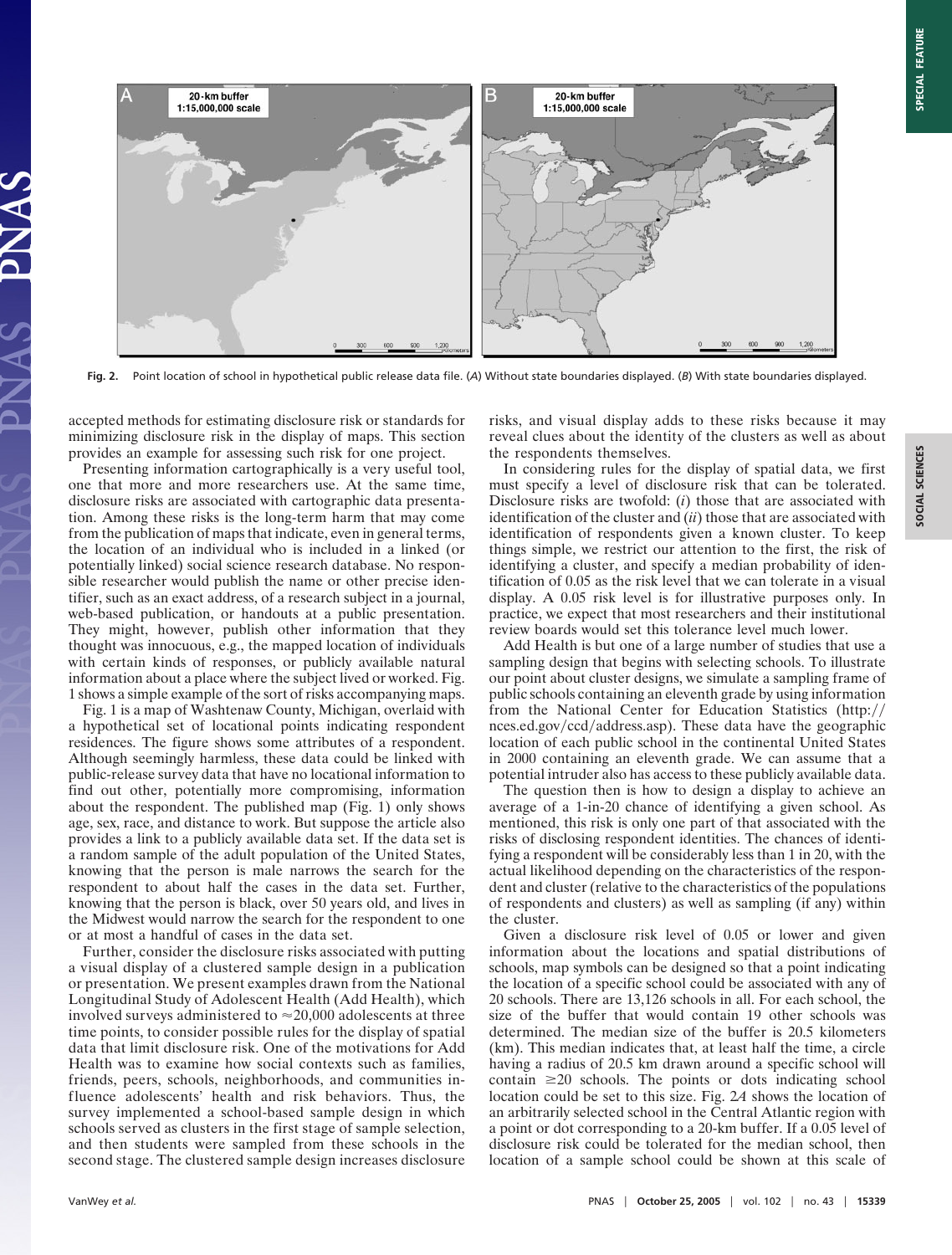presentation. Clearly, if the level of disclosure risk were set more stringently, say at 0.01, then the size of the buffer would be considerably larger.

Threats to data security at a given scale also will depend on what else can be inferred about the school. Fig. 2*A* does not show state boundaries. If state boundaries or other additional themes were included in the map, disclosure risks would increase. Fig. 2*B* adds state boundaries. Looking at this map, given the buffer's location toward the southern end of the boundary between Pennsylvania and New Jersey, one would likely guess (correctly) that the selected school is located in Philadelphia. The general point is that layers or themes potentially displayable on a map add to the security threat.

Threats to data security also depend on heterogeneity in the spatial distribution of the sample clusters. Schools are not evenly spread over the map of the United States. The density of schools is much higher in large cities than rural areas, for example. In the case of our example, knowing or guessing that the school selected for illustrative purposes is in Philadelphia actually tells us less than it might appear. Again using a 0.05 level of disclosure risk, for schools in large cities such as Philadelphia, we need only a 5.8-km buffer on average, much less than the 20-km buffer incorporated in Fig. 2. Putting it another way, given that the school of interest is in Philadelphia, the 20-km buffer in Fig. 2 includes many more than 19 other schools. In fact, for schools in large cities such as Philadelphia, the use of a 20-km buffer in these maps is equivalent to a disclosure risk level of  $\leq 0.01$ , not  $< 0.05$ .

However, the problem is the reverse in rural areas, where schools and respondents are widely dispersed. A buffer of 20 km is insufficient. We would need a buffer of 51.2 km to achieve no more than a 0.05 level of disclosure risk in the median case. Further, it might be possible to infer from a map that the selected school is likely in a rural area. Even if state boundaries were not shown, it might be possible to guess from position on a continental map that a school was located in, for example, South Dakota, a heavily rural region of the country. If clusters are randomly distributed, then other than their general location, no additional information will be revealed in a map. If there are regional or rural–urban patterns or other systematic patterns in the spatial distribution of the clusters, however, additional care must be taken.

This example has been based on Add Health, a data set that contains very sensitive data on sexual and other behaviors. It is unlikely that the identities and locations for their sample schools will ever be released. Nevertheless, our examination of disclosure risk in visual displays related to this data set illustrates important points associated with visual display of any spatially referenced survey data set based on a multistage clustered design. The risk associated with any given display depends on the scale of presentation and the various layers displayed. It also depends on the available public-use data, both whether the data are available and what variables are included. It also is important to note that, before we did the actual analysis, we did not know what could be reasonably displayed in a publication, presentation, or on a web site. The general conclusion of this exercise is that, as our capabilities for linking geographic data with survey data improve, we also need to better understand the risks that are being created for disclosure of the identities of respondents,

 $\mathbin{\mathbb R}$ s part of a restricted-use contract, Add Health releases relative household location within primary sampling units, with no links to any other data. With these data, it is possible to map the characteristics of respondents in Euclidean space (20). Adding layers to such a map would increase not only its scientific value but also the security risk. Even without spatial links, the relative household location can be compared with census-based maps of the school-age population to narrow the list of possible sampling units. Extreme care must be taken in the presentation of any visual display based on these data.

and this type of research is just beginning. We are still learning what we do not know.

## **Protecting Location Information in Data That Are Archived and Shared**

Many social scientists have made a practice of both long-term data preservation and sharing their data with others for secondary analysis. In recent years, these practices have been encouraged by the policies of governmental and nongovernmental research funders.\*\* It is because of this practice of sharing and preserving data that we see risk that goes beyond a map showing confidential information at the exact location of respondents. Introducing the notion of data preservation and sharing into the confidentiality protection equation adds the role of the data archivist (and the funding agencies who often mandate data sharing) to the list of actors who are involved and highlights the rewards and risks that flow from collecting, sharing, and making use of these data. We count as data archivists those whose primary organizational responsibility falls in that area as well as those who lead and manage research centers where data collection and data sharing are undertaken, even if they do not normally think of themselves as archivists.

The data archivist shares with the original producer of the data the responsibility for making the data available to secondary users without compromising the promise of privacy and confidentiality that was made when the data were collected. The archivist also accepts the responsibility to promote the advancement of science by sharing data that are as useful as possible, thereby ensuring that secondary data users, and the larger scientific community, have the greatest possibility to use the data. By definition, the archivist lives with the choices that the data producer has made about what data to collect, how they were collected, what information was revealed to the public during the time of data collection, and what information the data producer published before or after the transfer of data to the archive.

The archivist also has the responsibility of thinking about the long-term preservation of the data in the context of potential future opportunities and risks that might emerge. Some disclosure risks may diminish over time, e.g., population mobility reduces the certainty that a spatial link to a residence reflects where someone currently lives. Preserving some data that will be released only after a period of embargo (not necessarily as long as the U.S. Census Bureau's 72 years) may ameliorate some confidentiality problems but is no panacea. The timely secondary analysis of data is required for continued scientific advancement. But the archivist also needs to consider disclosure threats that might arise in the future as increasing amounts of data are linked and linkages become easier to make.

Responsible data producers and data archives have long included an examination and reduction of potential disclosure risk in the procedures that they follow when making data available to others and when accepting data into their collections (8, 9). A substantial and growing literature exists about ways to limit disclosure in tabular data with area identifiers but no precise spatial locations (10–15). Data suppression, such that data from areas with small numbers of observations are not released, is one possible technique that preserves original data for larger areas. Alternatively, data producers or archivists may transform data while maintaining important characteristics of the original data (16, 17) by changing records (e.g., swapping a record from one spatial area with one from another area), by

<sup>\*\*</sup>The National Institutes of Health, the National Science Foundation, and many other research funders require some or all of their grantees to share data. The National Institutes of Health and National Science Foundation policies on data sharing may be viewed at: http://grants2.nih.gov/grants/policy/data\_sharing and www.nsf.gov/pubs/ 2001/gc101/gc101rev1.pdf (section 36).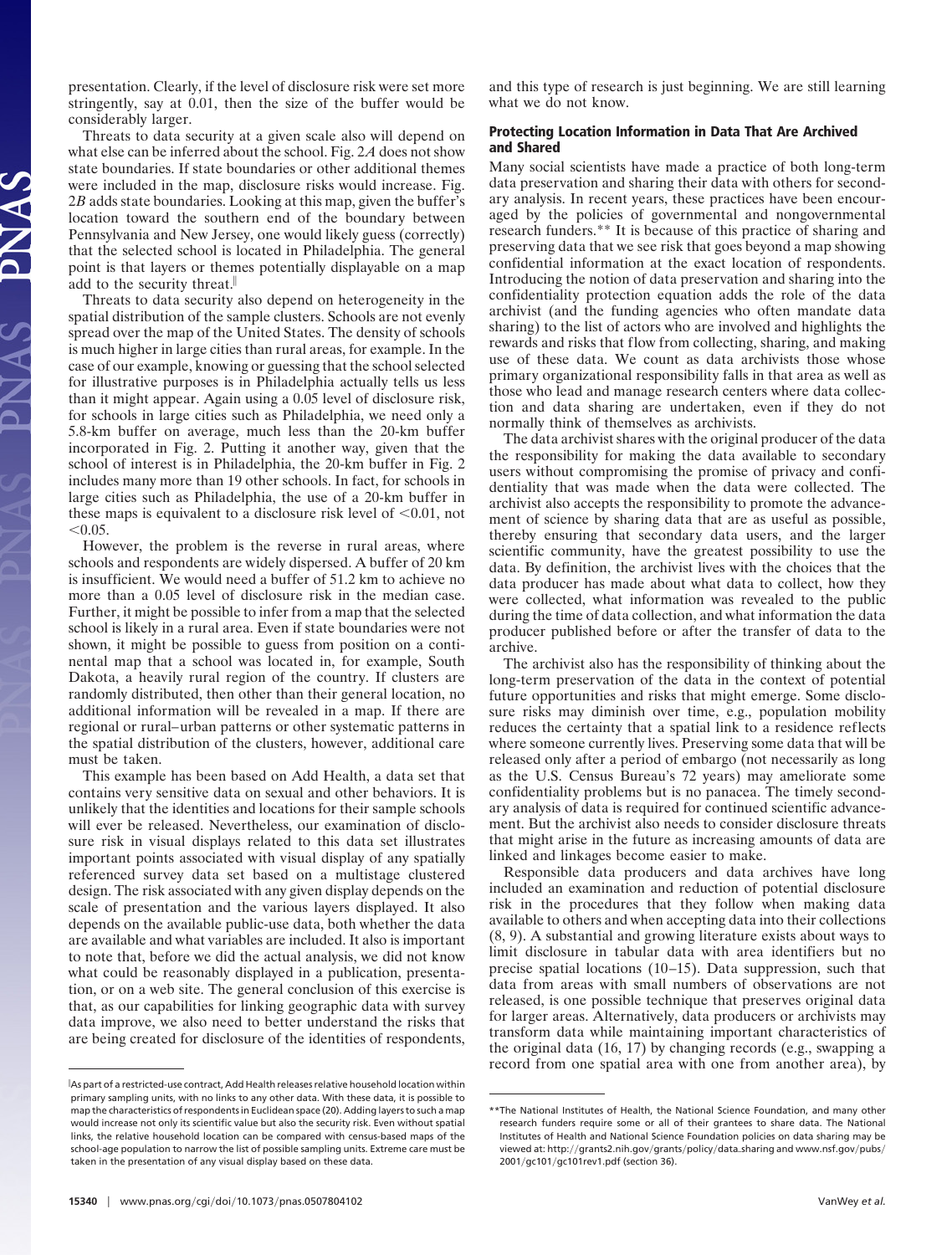SOCIAL SCIENCES

changing attributes (e.g., by recoding values so that extreme values are combined with less extreme values), or more recently, by creating data that are partly or completely synthetic.

The above-mentioned methods work for tabular data without spatial locations of individual respondents because it is possible to limit the possibility that someone enumerated in a survey or administrative database can be uniquely identified as a single individual in the population at large. More recently, geographers have developed limited methods for adding noise or transforming those locations to limit disclosure risk while preserving the ability to analyze those data (18). These methods go beyond the basic technique of aggregating over space to reduce the likelihood of identifiable individuals and include adjusting geographic coordinates by various means and attaching contextual variables to the microdata so that secondary data users do not know the exact location. However, these methods may not be as useful as they could be and themselves carry dangers, e.g., they may allow for sufficient inference to identify the location of a respondent or sampling cluster. Geographers also have used a variety of methods to convert point data or aggregated census data to continuous surfaces to represent the distribution of population characteristics without identifying individual respondents (19, 20). These surfaces provide an adequate representation of distributions on single variables and can be combined for understanding correlations between variables. However, the dissemination of only such surfaces does not provide the microdata on the individual characteristics and relative positions of individuals that are necessary for cutting-edge analyses of spatially explicit census and survey data.

Until recently, virtually all shared social-science data were made available for secondary analysis as public-use data files, in which all known potential identifiers were removed or obscured. These data could then be distributed widely to the research community, who were able to share them without concern that individual respondents could be identified. When spatial locations are linked to social science data, such public-use distribution systems become almost impossible to maintain. As mentioned, one solution to this dilemma is for data producers and data archivers to limit access to their data, either by entering into contractual agreements with potential data users (who agree to restricted terms of data use) or by insisting that data users only use the data in a restricted-use enclave facility. These solutions still require improvements, perhaps by developing something that approaches a true virtual enclave, in which restricted access to data can take place, without requiring travel, access fees, or delays before the results are available to the researcher. One goal we advocate is a clearly delineated partnership of data producers, data archivists, and data users that is designed to ensure that everyone acts together to share data that have been designed and produced with an eye toward maximizing both primary and secondary use.

## **Discussion and Conclusion**

To summarize, many questions require linking microlevel survey or census data with spatially explicit data that characterize the social, economic, and biophysical context in which survey or census respondents live, work, and/or engage in leisure activities. Once the precise spatial locations of a person's activities are known, these locations serve as identifiers that can be used as links to a vast array of spatial and social data. This linkage poses challenges to issues of confidentiality, data sharing among scientists, and archiving data for future scientific generations. We have a moral responsibility to protect the confidentiality of respondents, and if we shirk that responsibility, respondents will not provide data on future censuses and surveys. Similarly, we have a moral responsibility to advance the scientific agenda on issues that could benefit from the sharing of data that link respondents to their social and biophysical environments. Further, the history of science provides many examples of new and important uses of old data, which argues for the preservation of data; but, as data are archived, how can investigators be assured of the safeguarding of respondents' confidentiality by future researchers?

In this paper, we have indicated how the principles of confidentiality protection, useful social–spatial linkages, data sharing, and data preservation are currently in conflict. This situation is not permanent but instead requires careful thought, research, and debate. We do not have solutions but conclude by noting why ignoring the problem is unacceptable, how consensus does not yet exist on what level of risk of confidentiality breach is acceptable or even how to estimate that risk, and how new institutional arrangements for making linked data available need to consider the burdens imposed on legitimate researchers.

**Ignoring Is Unacceptable.** At the front line of those who protect the confidentiality of research subjects are the investigators who are responsible for the collection of such information. In the past, their traditional practice was either to strip away all personal identifiers, such as names and addresses, before making data available to the broader research community or to release tabular data that had been aggregated to the point where no information was provided about any individual. The aggregation and tabular-release approach could be used with spatially linked data, but doing so precludes the microlevel analyses necessary for a large fraction of the most pressing research problems. Stripping away the personal identifiers means stripping away the spatial links, and, hence, removing locational identifiers. Either approach, tabular or stripping, means that only a small number of investigators will have access to the full power of the data and is, therefore, unacceptable if the scientific community is going to make progress in understanding a variety of microlevel social and environmental processes.

**Acceptable Risk Level.** There is no consensus now about what level of risk of confidentiality breach is acceptable given the research benefits that might accrue if linked data were made available outside the institution that collected the data. The example with Add Health data used a 1-in-20 median risk level for disclosing the primary sampling unit. Although this level was for illustration and disclosure of the primary sampling unit and not the respondent, it is clear that a 1-in-20 disclosure risk of a respondent's identity is totally unacceptable. What would be acceptable: 1 in 100? 1 in 1 million? Should the median risk level be our guide, or should we discuss acceptable levels for the maximum risk? If, instead of a 1-in-20 risk level for the median school, we chose a 1-in-20 risk level for each and every school, the buffer around schools to achieve this risk level would be 255.6 km, not 20.5 km. Does the level of acceptable risk depend on the type or magnitude of societal benefit that would be gained by answers to the research question? These questions need to be aired by all actors who have a stake in the outcome (e.g., respondents, data-collecting investigators, funders, secondary data researchers, institutional review boards, archivists, and journal editors).

Nor is there consensus on the disclosure risks associated with various approaches that have already been tried. When spatial explicitness is added to the tabular approach, disclosure risk clearly increases, but basic research is just beginning to reveal the size of this increase. A common current practice is to share the linked data with other researchers only after these researchers have agreed to a data security plan. Although there is not yet published research on the safety of this approach, anecdotal reports suggest that compliance with such security pledges can be flawed. Even the use of enclaves, where the researcher's activities are carefully monitored, carries unknown risks. Despite these unknown risks, most who have worried about these issues believe that, among current options, enclaves carry the lowest